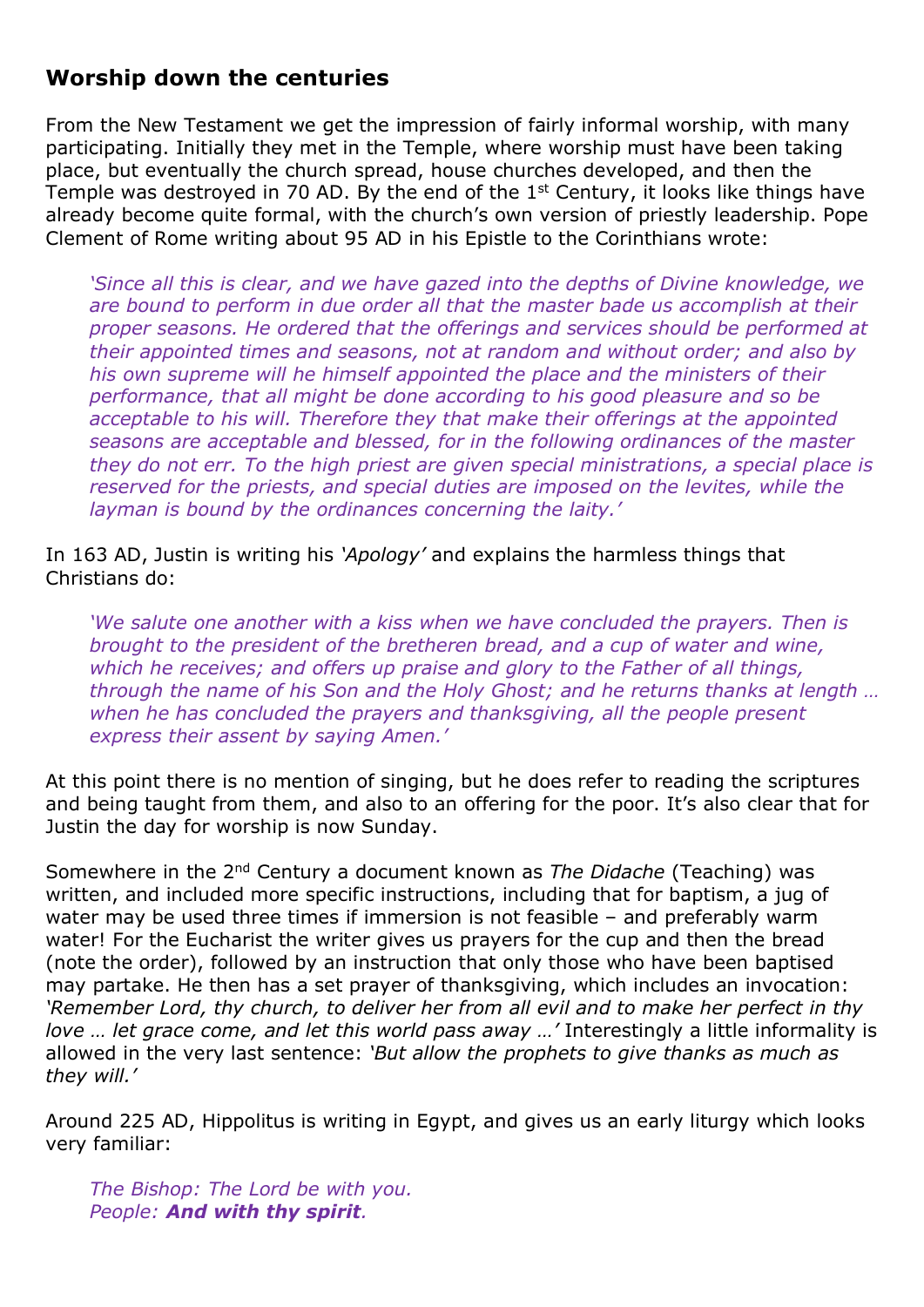*B: Lift up your hearts. P: We lift them up unto the Lord. B: Let us give thanks unto the Lord. P: It is meet and right.*

He then gives us a Eucharistic prayer which includes a reminder of Jesus' incarnation, ministry, death and resurrection. He refers to *'that he might destroy death, break the chains of the devil, tread Hell underfoot, bring forth the righteous …'* (The idea of the harrowing of Hell that appears in some icons.)

Again there is no reference to singing, but that cannot be taken to indicate that it did not take place. But what we can say is that within 200 years of the founding of the church (Acts 2), it has moved from informal and participatory worship, to something quite formal and organised, with a definite hierarchy of ministry.

Once we get to the 4<sup>th</sup> Century, to Constantine, and the Councils which fixed things like the Creed, things are definitely set and centralised. About 400 AD we have the Rule of Augustine of Hippo in North Africa (which at that time was the 'Bible Belt' of Christendom) which sets clear instructions, and in 516 AD the Rule of Benedict which specifies 8 services daily for those who have taken religious vows. From some of these offices, our Matins, Evensong and Compline are direct descendants.

For the rest of this essay I would like to focus mainly on Britain, otherwise there will be far too much information to take in!

Christianity probably first came to Britain informally with the Romans and spread through the land they controlled. Certainly from the  $4<sup>th</sup>$  Century we find mosaics that have had pagan symbols removed and sometimes Christian images inserted. When the Romans departed, Christian faith was left with the Britons, but as the Anglo-Saxons arrived, Christianity was pushed to north and west (the Celtic church).

Celtic worship was not based on the Roman set worship, but developed it's own style, less liturgical, closer to nature, and quite reflective. Bede, writing his History of the English Church and People around 700 AD refers to this period:

*'… faithful Christians, who during times of danger had taken refuge in woods, deserted places, and caves, came into the open, and rebuilt ruined churches. Everywhere the faith advanced victoriously; the shrines of the martyrs were built and endowed, the festivals of the church were observed, and its rites performed reverently and sincerely. The Christian Church in Britain remained in peace …'*

Then of course came Pope Gregory sending Augustine in 597, converting the Anglo-Saxons in the south east, and a new church spread across Britain which followed the Roman ways.

By the middle of the 7<sup>th</sup> Century, the two churches (Celtic and Roman) had met up, and discovered that they had different practices. You might say that the Roman church was word-centred, and the Celtic church symbol-centred. The presenting problem was that they had a different calendar for Easter – so took place the famous Synod of Whitby in 664 AD. Bede takes up the story: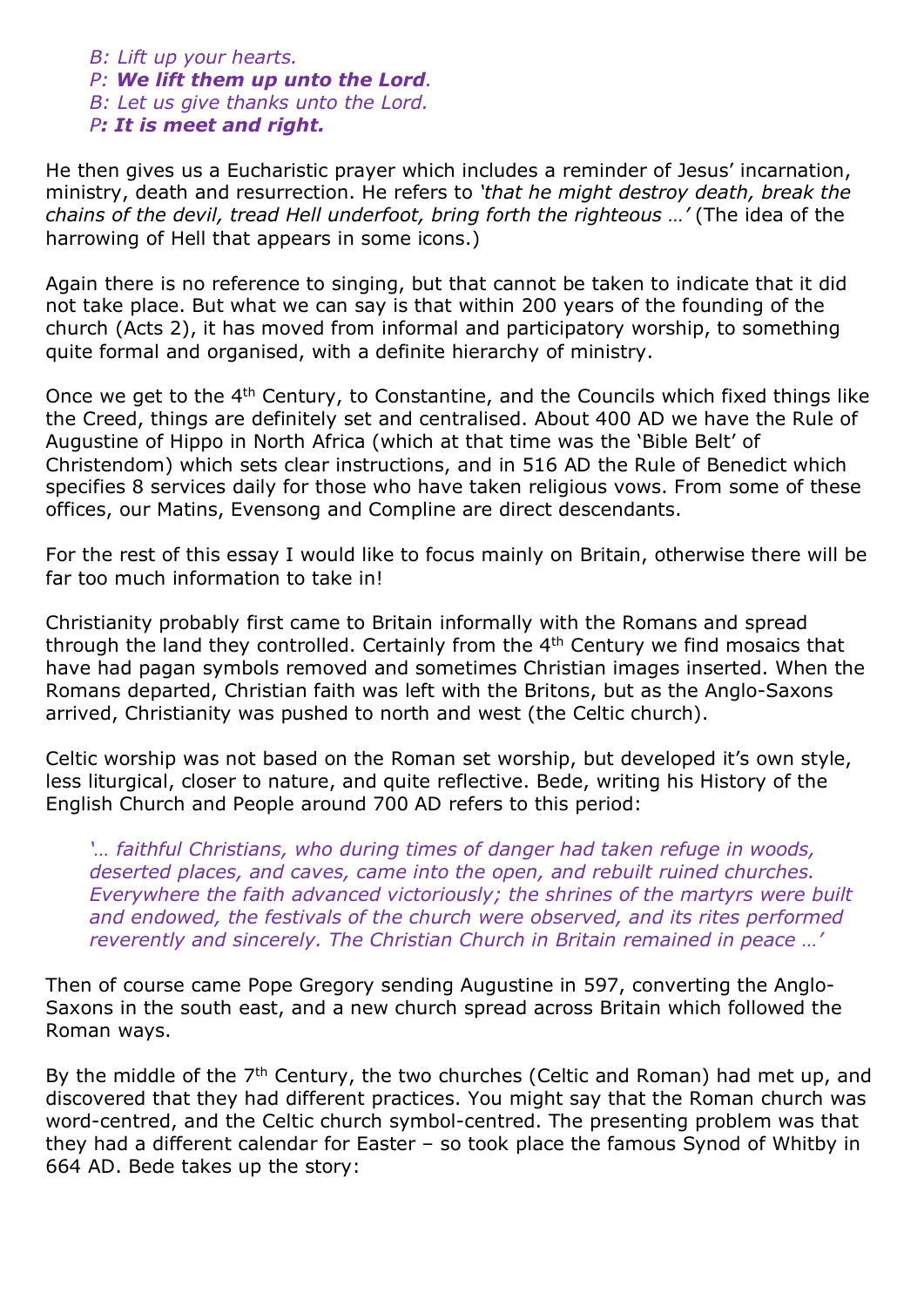*'King Oswy opened by observing that all who has served the One God should observe one rule of life, and since they all hoped for one kingdom in heaven, they should not differ in celebrating the sacraments of heaven. The synod now had the task of determining which was the truest tradition, and this should be loyally accepted by all. He then directed his own Bishop Coleman to speak first, and to explain his own customs and their origin. The Coleman said: 'The Easter customs which I observe were taught me by my superiors, who sent me here as bishop; and all our forefathers, men beloved of God, are known to have observed these customs. And lest anyone condemns or rejects them as wrong, it is recorded that they owe their origin to the blessed evangelist Saint John, the disciple especially loved by our Lord, and all the churches over which he presided.' ... When Wilfred had received the King's permission to speak, he said: 'Our Easter customs are those that we have seen universally observed in Rome, where the blessed Apostles*  Peter and Paul lived, taught, suffered, and are buried. We have also seen the same *customs generally observed throughout Italy and Gaul when we travelled through these countries for study and prayer. Furthermore, we have found them to be observed in many different countries and languages at the same time, in Africa, Asia, Egypt, Greece, and throughout the world wherever the Church of Christ is*  spread. The only people who are stupid enough to disagree with the whole world *are these Scots and their obstinate aliens the Picts and Britons, who inhabit only a portion of these two islands in the remote ocean.'*

You can bet that went down well! But ultimately, the Roman practices were adopted, as the king had taken that side, and the Celtic church retreated into even further corners of our islands.

By now the Mass had become the central service of the church. This is illustrated in another story from Bede about someone who it was thought had died in battle:

*'Now this young man had a brother named Tunna who was a priest, and abbot of a monastery that is still called Tunnacester after him. And when he heard that his brother had been killed in battle, he went to see whether he could find his body. Finding another very similar to him, he concluded that it was his; so he took the body back to his monastery, gave it honourable burial, and offered many Masses*  for the repose of his brother's soul. And it was on account of these Masses that *when anyone tried to chain him* (the brother who had actually be taken prisoner) *he was immediately set free. The ealdorman, whose prisoner he was, was astonished, and asked why he could not be bound. And whether he possessed any written charms like those mentioned in the fables. He replied: 'I know nothing about such things, but I have a brother who is a priest in my own province, and I am sure that, thinking me killed, he has said many Masses for me, and were I now in another life, my soul would be freed from its pains by his prayers'.'*

With the arrival of the Normans, the idea of parishes, each with their own church, was formalised. There were many clergy, and in addition to parish churches, there were an increasing number of monastic foundations and chantry chapels (where sponsored Masses were said for wealthy patrons who had died).

Immediately before 1066, in 1054, the Great Schism had taken place, when the East and West had gone their own ways – the East being focussed on Byzantium and the West on Rome. From the former, the Orthodox churches were to develop.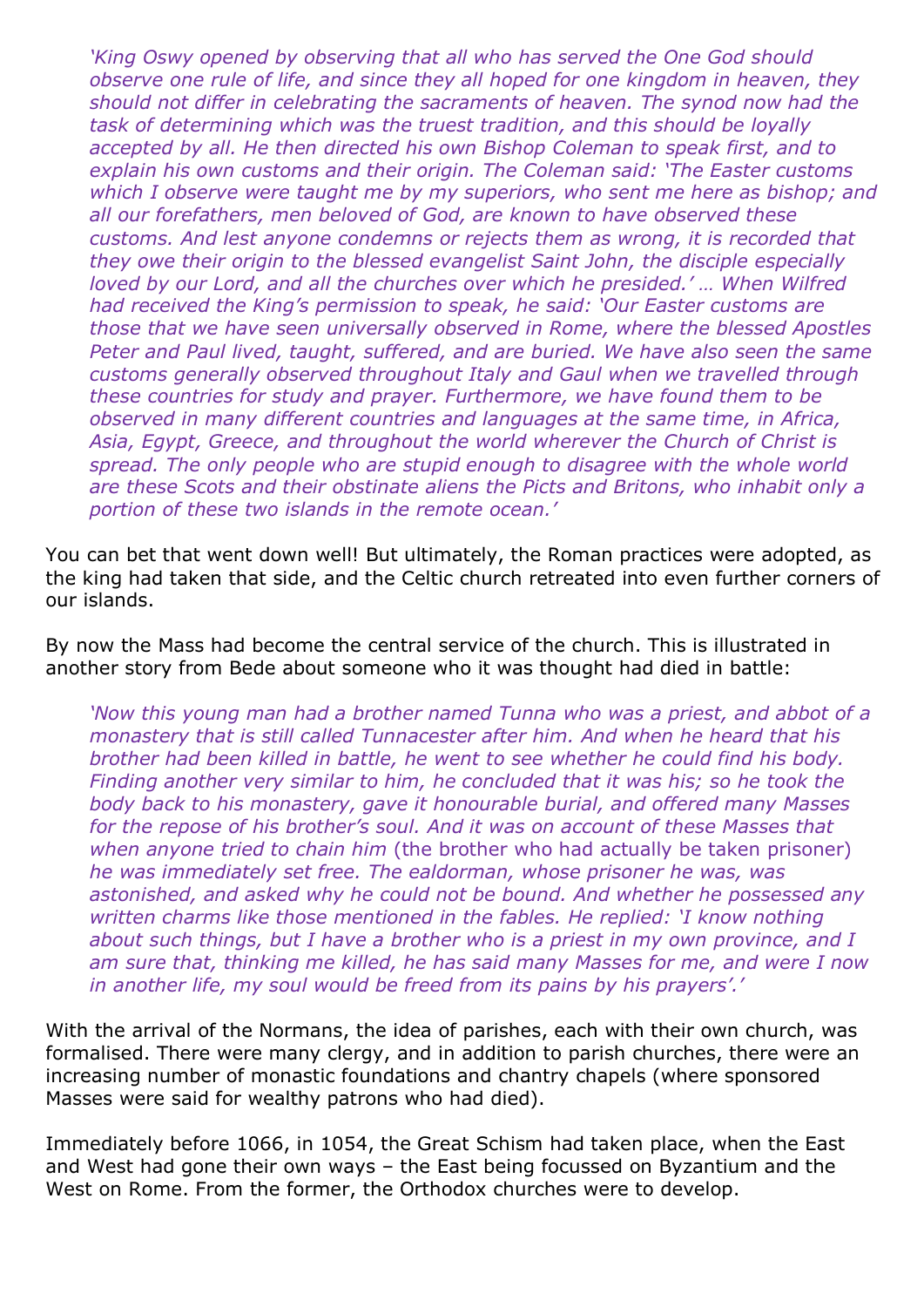Here in England the Roman practices and dates were observed, and services were said in Latin. In the monastic churches, 5 or 7 services daily (the Offices) was normal. By now singing had become an accepted part of these services, much of it in plainsong, using the words of the Psalms, and usually the monks and clergy became the choir. The laity, who were almost all illiterate, remained in the Nave, outside the Rood Screen. They listened to the words, and may have come to know some by heart. They observed the actions of the clergy, and were also taught by seeing illustrations of the Bible stories colourfully painted on the walls and pillars of the building.



This picture is taken from a mediaeval service book, which would have been hand written and illustrated, and shows the monks worshipping.

During the Middle Ages, various different liturgies were developed, based on the Roman practices. These 'uses' were gradually adapted in the Cathedrals of our country, the most used one being that from Salisbury Cathedral, known as 'The Sarum Rite'. They were based on monastic services, including singing, and being in Latin.

Then three significant things happened.

- 1. The invention of the printing press, which made it easier to distribute material.
- 2. The ideas of the Reformation began to spread across the nation.
- 3. 'The King's Matter' Henry VIII wanting a divorce, and breaking with Rome.

As part of that break with Rome, and to help the royal purse, almost every monastery in the country had to be surrendered to the crown in the Dissolution, and shrines (such as that of Thomas Becket at Canterbury) were removed. The one good thing Henry did was to cause the Bible to be published in English for use in every parish.

The real consequence of all this came in 1547 when Henry died, the nine-year-old Edward came to the throne, and Reformers suddenly had enormous influence in the newly founded Church of England. Under the leadership of Archbishop Cranmer, the first Prayer Book was published in 1549. Out went all the Roman practices, candles, Masses, side chapels, rood screens, and the Latin language. In came services in English, the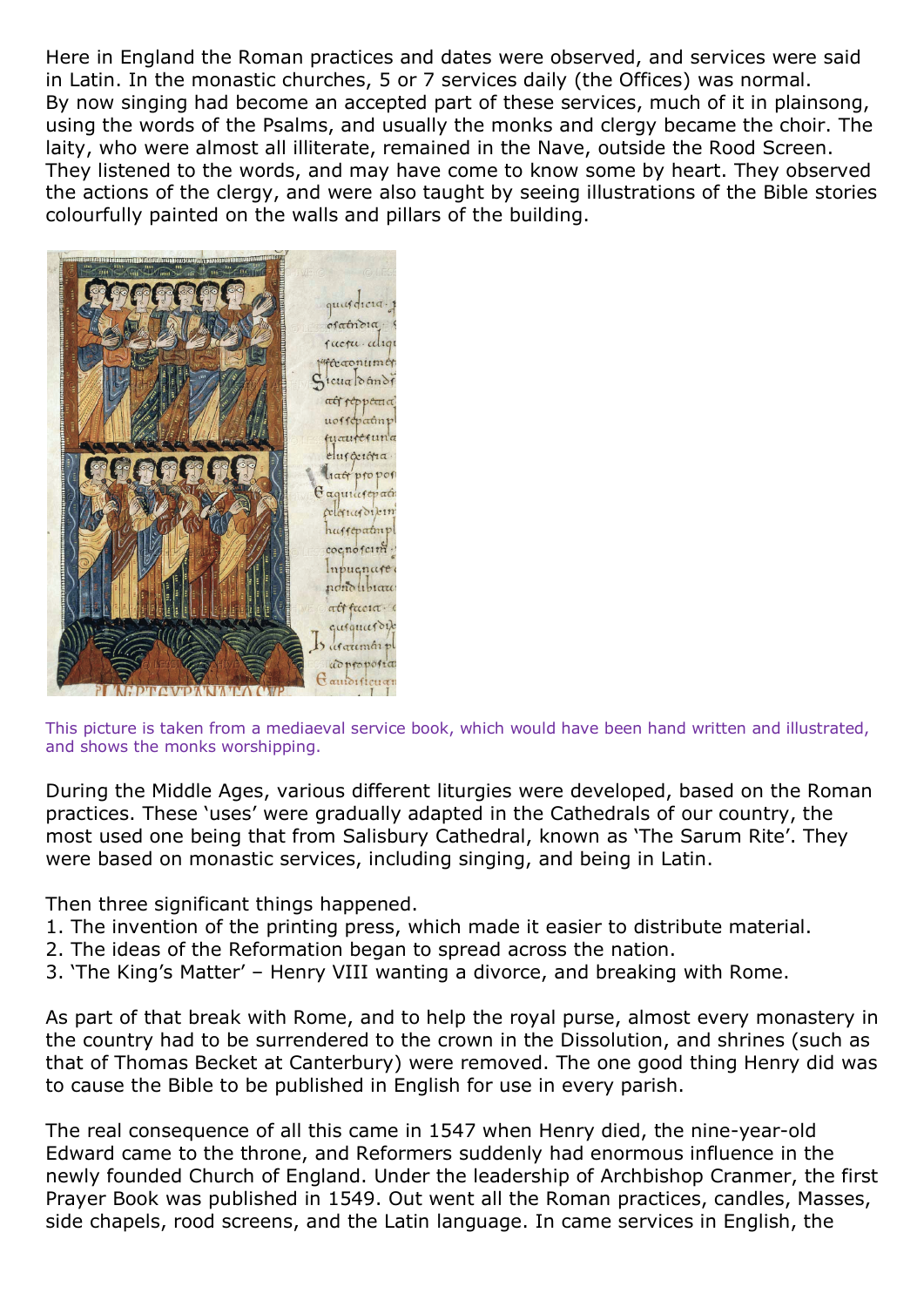reciting of Creeds and Ten Commandments, the reading of scripture in English, and sermons. The basic principles of the Prayer Book being that worship would now take place in the language that the people could understand, and that the liturgy be based far more on the words of scripture. The Mass was replaced by Holy Communion, which had a less dominant position than Matins and Evensong.



The title page of Edward VI's Prayer Book in 1549.

When Mary came to the throne 4 years later, everything went back to the Roman practices, but just 5 years later Elizabeth became queen, and the protestant view prevailed. Elizabeth's Prayer Book was a compromise, slightly less reformed than that of Edward – for example the words of consecration and administration can be accepted both by those who believed in transubstantiation and those with a memorialist theology (believing that communion was just a reminder).

During the period of the Commonwealth, 1649–60, it was the hard-line Puritans who had the upper hand in Parliament, and so the Prayer Book was replaced by a small publication entitled *'The Directory'.* Rather than setting out services, this book only contained a series of instructions as to how things were done, and allowed Ministers (Priests were not acknowledged) to pray in an extemporary way.

*'The Lords and Commons assembled in Parliament, taking into serious consideration the manifold inconveniences that have arisen by the Book of Common Prayer in this Kingdom, and resolving, according to their Covenant, to reform Religion according to the Word of God, and the Example of the best Reformed Churches, have consulted with the Reverend, Pious and Learned Divines, called together to that purpose; And do judge it necessary that the said Book of Common Prayer be abolished, and the Directory for the Publique Worship of God, herein after mentioned, be established and observed in all the Churches within this Kingdom.'*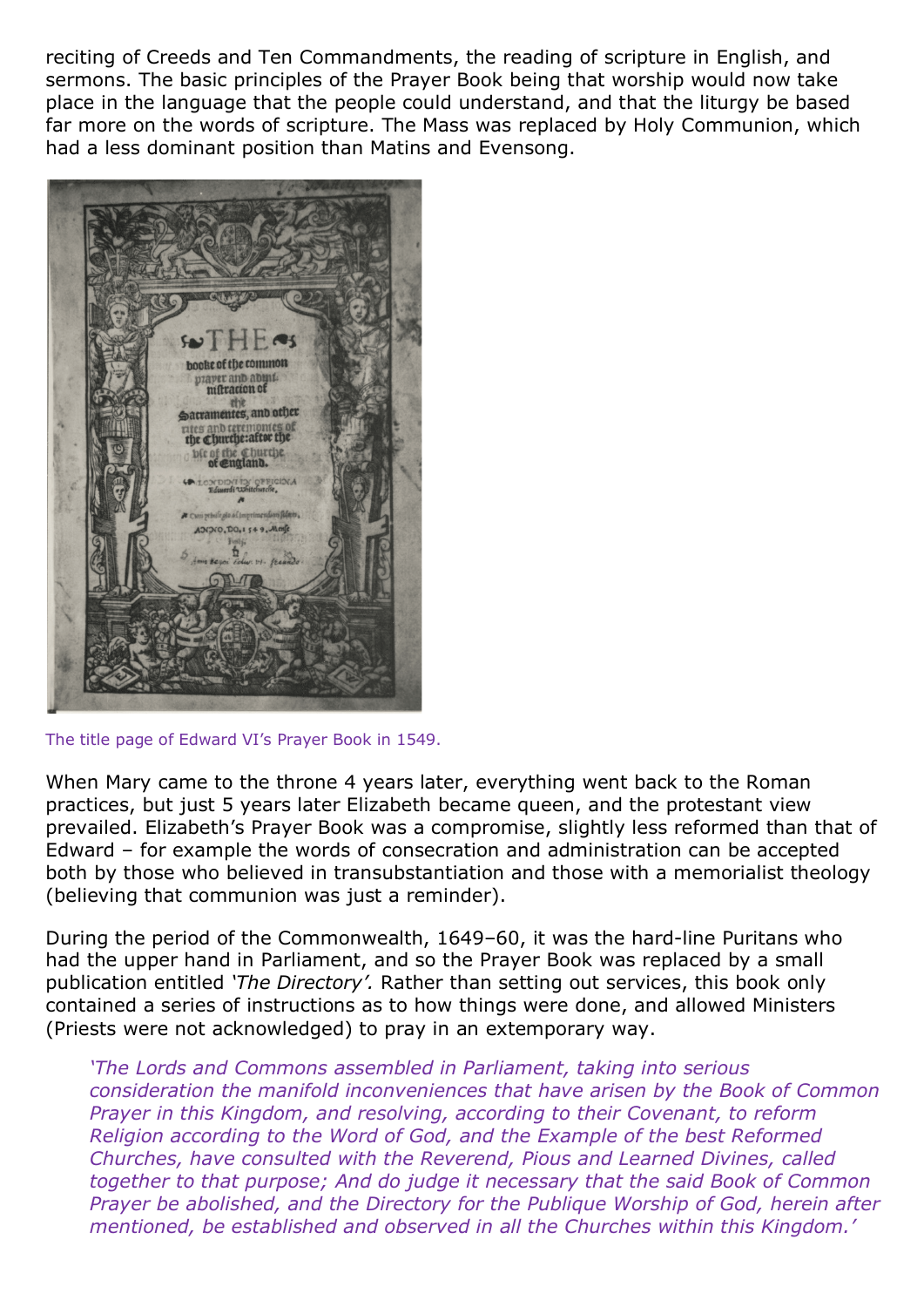Changes imposed included the removal of all liturgy, vestments, festivals (including Christmas) statues, and an increased amount of prayer, Bible reading and longer sermons! Singing of Psalms was expected. And the holy table was to be placed more centrally, and orientated east-west so there was no doubting that it was not an altar. Churches built or re-ordered at this time had the pulpit as the central focus rather than any altar.

It should perhaps be mentioned that the growth of free and reformed churches, such as the Baptists, Congregationalists, and Presbyterians stem from this time, as they retained the simplicity and strictness of Reformed theology.

When the monarchy returned, the kings were more catholic, but were held back from re-introducing Catholicism as they may have hoped. Eventually in 1662 came our familiar *Book of Common Prayer*, which remained the mainstay of Anglican worship for the next 3 centuries. At that time, the language used was very much the language of ordinary people. Litany was set and used without change. Items such as the *General Confession*, *The Creed*, and *The Lord's Prayer* were to be said by all, but since at that stage few could read, they were spoken parrot-fashion, phrase by phrase, and the capital letters within each indicate where each phrase should be broken.

In the preface of the BCP the rejection of some ceremonies and traditions is still expected:

*'Of such ceremonies as be used in the Church, and have had their beginning by the institution of man, some at the first were of godly intent and purpose devised, and yet at length turned to vanity and superstition; some entered into the Church by undiscreet devotion, and such a zeal as was without knowledge; and for because they were winked at in the beginning, they grew daily to more and more abuses, which not only for their unprofitableness, but also because they have much blinded the people, and obscured the glory of God, are worthy to be cut away and clean rejected …'*

Music became quite common, both psalms and hymns were increasingly sung by all, often to familiar tunes, and frequently accompanied by a small band in a gallery at the back – organs only being in use in larger churches and cathedrals. Incidentally, Thomas Hardy's novel *'Under the Greenwood Tree'* deals with the upset in the church choir when the vicar decides to replace the band with an organ!

In 1735 (under the reign of George III) John Wesley had a conversion experience and began preaching around the country – the start of the Evangelical Revival. He remained an Anglican priest, but his followers were not given a home within the established church, so the Methodist chapels began to be formed, and while their worship was similar to the established church, the singing of hymns became more prevalent, and that came back into the Anglican church with many hymns being composed in this era.

The next major shift in emphasis came in the 19<sup>th</sup> Century with the Oxford Movement, led by Pusey and Newman. This brought a number of Catholic practices back into the Anglican church, including grander liturgy, robes, liturgical colours, processions, choral music, etc. These ideas were adopted to a greater or lesser extent by individual churches, without ever having formal permission. From this point onwards we have diversity within the Anglican church, with 'high' and 'low' churches, and also in rural areas where churches would more often describe themselves as 'central'.